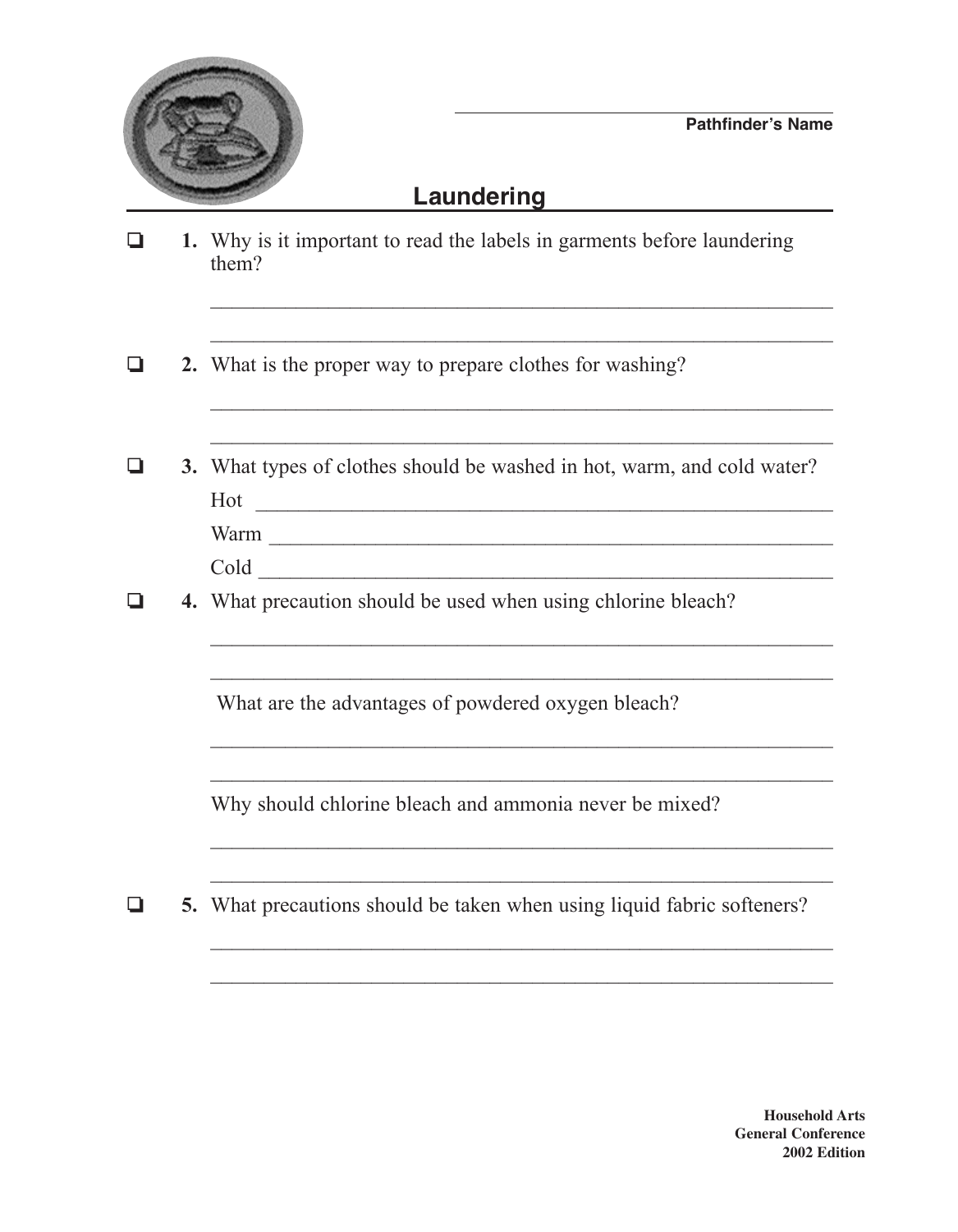6. Know how to remove the following stains:

| blood<br><u> 2000 - Jan Barat, margaret eta bat zen bat zen bat zen bat zen bat zen bat zen bat zen bat zen bat zen bat zen</u>                                                                                                |
|--------------------------------------------------------------------------------------------------------------------------------------------------------------------------------------------------------------------------------|
| chewing gum                                                                                                                                                                                                                    |
|                                                                                                                                                                                                                                |
|                                                                                                                                                                                                                                |
| grease expression and the set of the set of the set of the set of the set of the set of the set of the set of the set of the set of the set of the set of the set of the set of the set of the set of the set of the set of th |
|                                                                                                                                                                                                                                |
|                                                                                                                                                                                                                                |
|                                                                                                                                                                                                                                |
|                                                                                                                                                                                                                                |
| Why must stains be removed before laundering?                                                                                                                                                                                  |
| 7. How are woolen and wool like garments laundered?                                                                                                                                                                            |
| Why is it important to remove garments from a dryer immediately when<br>the cycle is complete?                                                                                                                                 |

 $\Box$ 

 $\Box$ 

 $\Box$